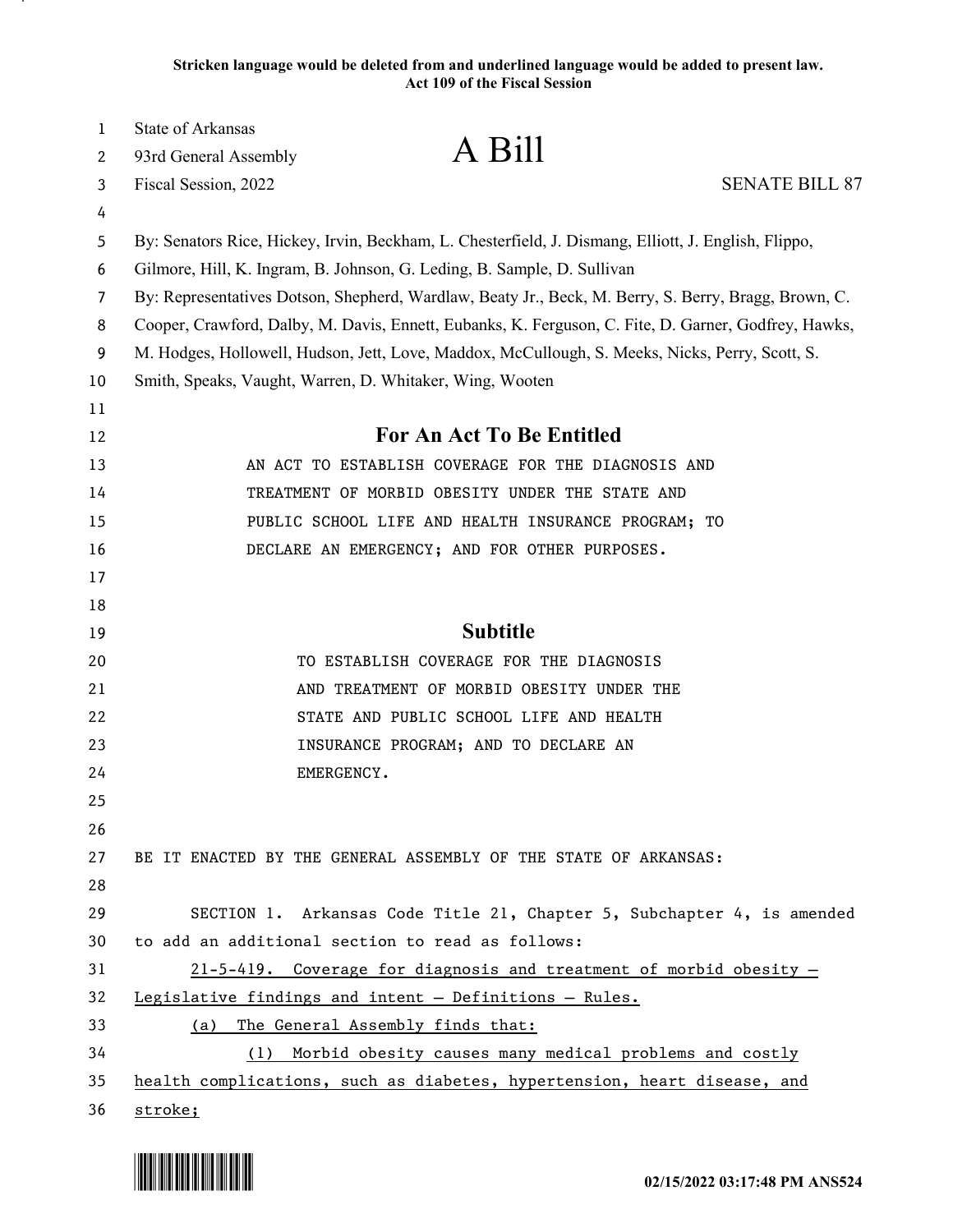| $\mathbf{1}$ | (2) The cost of managing the complications of morbid obesity,                 |
|--------------|-------------------------------------------------------------------------------|
| 2            | largely due to inadequate treatment, far outweighs the cost of expeditious    |
| 3            | and effective medical treatment;                                              |
| 4            | (3) The recommended guidelines developed by the National                      |
| 5            | Institutes of Health, the American Society for Metabolic and Bariatric        |
| 6            | Surgery, the American Obesity Association, and Shape Up America and embraced  |
| 7            | by the American Medical Association and the American College of Surgeons are  |
| 8            | that patients who are morbidly obese receive responsible and affordable       |
| 9            | medical treatment for their obesity;                                          |
| 10           | $(4)$ The rate of bariatric surgery use has increased in the past             |
| 11           | decade to more than one hundred seventy thousand (170,000) surgical           |
| 12           | procedures per year in the United States;                                     |
| 13           | (5) Payers can rely on bariatric surgery paying for itself                    |
| 14           | through decreased comorbidities within two (2) to four (4) years;             |
| 15           | (6) In 2019, the majority of members who had bariatric surgery                |
| 16           | under the State and Public School Life and Health Insurance Program had a     |
| 17           | total per-member per-month cost reduction of thirty-seven percent (37%),      |
| 18           | primarily due to a reduction of forty-five percent (45%) in medical per-      |
| 19           | member per-month costs;                                                       |
|              |                                                                               |
| 20           | (7) There is a clinical and financial benefit to reducing the                 |
| 21           | burden of chronic disease through coverage; and                               |
| 22           | (8) The diagnosis and treatment of morbid obesity should be a                 |
| 23           | clinical decision made by a physician based on evidence-based guidelines.     |
| 24           | (b) It is the intent of the General Assembly to provide coverage for          |
| 25           | the diagnosis and treatment of morbid obesity.                                |
| 26           | (c) As used in this section:                                                  |
| 27           | (1) "Body mass index" means body weight in kilograms divided by               |
| 28           | height in meters squared; and                                                 |
| 29           | (2) "Morbid obesity":                                                         |
| 30           | (A) Means a weight that is at least two (2) times the                         |
| 31           | ideal weight for frame, age, height, and sex of an individual as determined   |
| 32           | by an examining physician; and                                                |
| 33           | (B) May be measured as a body mass index:                                     |
| 34           | (i) Equal to or greater than thirty-five kilograms                            |
| 35           | per meter squared $(35 \text{ kg/m2})$ with comorbidity or coexisting medical |

2 02/15/2022 03:17:48 PM ANS524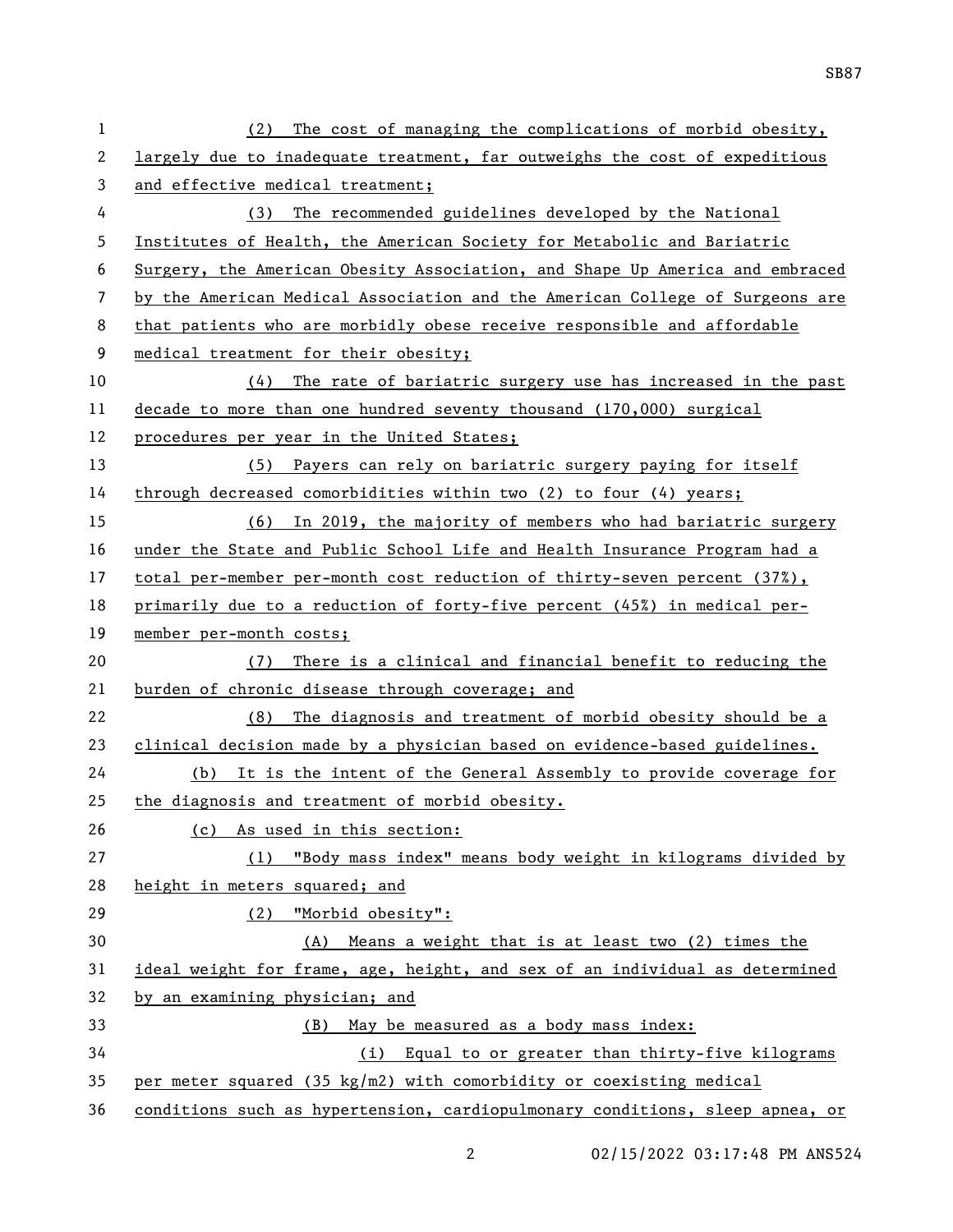| 1  | diabetes; or                                                                  |
|----|-------------------------------------------------------------------------------|
| 2  | Greater than forty kilograms per meter squared<br>(ii)                        |
| 3  | $(40 \text{ kg/m2})$ .                                                        |
| 4  | (d)(l) Each state and public school employee's health benefit plan            |
| 5  | under the program that is offered, issued, or renewed on or after January 1,  |
| 6  | 2023, shall offer coverage for the diagnosis and treatment of morbid obesity. |
| 7  | (2) The coverage for the diagnosis and treatment of morbid                    |
| 8  | obesity offered under subdivision $(d)(1)$ of this section shall include      |
| 9  | without limitation coverage for bariatric surgery, including:                 |
| 10 | (A)<br>Gastric bypass surgery;                                                |
| 11 | (B) Adjustable gastric banding surgery;                                       |
| 12 | (C) Sleeve gastrectomy surgery; and                                           |
| 13 | (D)<br>Duodenal switch biliopancreatic diversion.                             |
| 14 | $(3)(A)$ Priority on coverage for the diagnosis and treatment of              |
| 15 | morbid obesity offered under subdivision (d)(l) of this section shall be for  |
| 16 | participants who have at least one (1) diagnosis that bariatric surgery has   |
| 17 | been recognized by medical science to reduce healthcare costs.                |
| 18 | The diagnosis described in subdivision $(d)(3)(A)$ of<br>(B)                  |
| 19 | this section shall include without limitation:                                |
| 20 | Cardiovascular disease;<br>(i)                                                |
| 21 | (ii) Coronary artery disease;                                                 |
| 22 | (iii) Diabetes mellitus;                                                      |
| 23 | (iv) Evidence of fatty liver disease, including                               |
| 24 | without limitation nonalcoholic fatty liver disease or nonalcoholic           |
| 25 | steatohepatitis;                                                              |
| 26 | Gastroesophageal reflux disease refractory to<br>(v)                          |
| 27 | medical therapy;                                                              |
| 28 | (vi) Hyperlipidemia;                                                          |
| 29 | (vii) Lower extremity lymphatic or venous                                     |
| 30 | obstruction;                                                                  |
| 31 | (viii) Mechanical arthropathy in a weight-bearing                             |
| 32 | joint or symptomatic degenerative joint disease in a weight-bearing joint;    |
| 33 | Obstructive sleep apnea;<br>(ix)                                              |
| 34 | (x)(a) Poorly controlled hypertension.                                        |
| 35 | As used in subdivision $(d)(3)(B)(x)(a)$ of<br>(b)                            |
| 36 | this section, "poorly controlled hypertension" means a systolic blood         |

3 02/15/2022 03:17:48 PM ANS524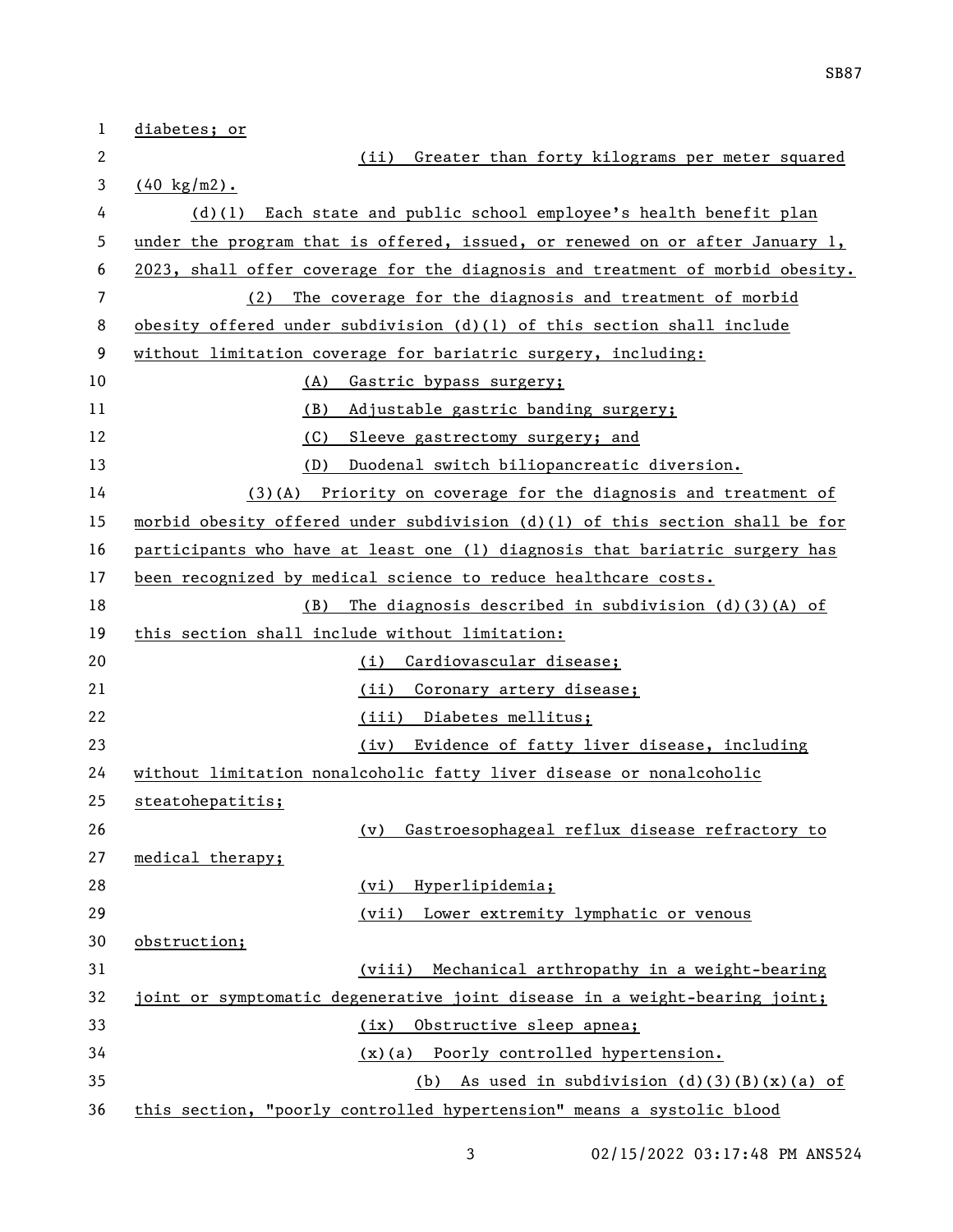| 1  | pressure of at least one hundred forty millimeters of mercury (140 mmHg) or a |
|----|-------------------------------------------------------------------------------|
| 2  | diastolic blood pressure of ninety millimeters of mercury (90 mmHg) or        |
| 3  | greater, despite medical management; or                                       |
| 4  | (xi) Pulmonary hypertension.                                                  |
| 5  | (C)(i) Any additional clinical recommendations for adding                     |
| 6  | or removing diagnoses under subdivision $(d)(3)(B)$ of this section as being  |
| 7  | recognized by medical science to reduce healthcare costs and that are         |
| 8  | determined by the Director of the Employee Benefits Division in consultation  |
| 9  | with the University of Arkansas for Medical Sciences and consistent with      |
| 10 | guidelines or recommendations issued by the American Society for Metabolic    |
| 11 | and Bariatric Surgery shall result in the diagnoses' being added or removed.  |
| 12 | (ii) Additional guidelines or recommendations that                            |
| 13 | may be considered under subdivision $(d)(3)(C)(i)$ of this section include    |
| 14 | without limitation those issued by:                                           |
| 15 | The American Diabetes Association;<br>(a)                                     |
| 16 | The American Association of Clinical<br>(b)                                   |
| 17 | Endocrinology; and                                                            |
| 18 | The American Gastroenterological<br>(c)                                       |
| 19 | Association.                                                                  |
| 20 | The coverage for morbid obesity diagnosis and treatment offered<br>(e)        |
| 21 | under this section does not diminish or limit benefits otherwise allowable    |
| 22 | under the Arkansas State Employees Health Benefit Plan and the Arkansas       |
| 23 | Public School Employees Health Benefit Plan.                                  |
| 24 | To ensure the financial soundness and overall well-being of the<br>(f)        |
| 25 | program, the State Board of Finance, subject to approval of the Legislative   |
| 26 | Council, may:                                                                 |
| 27 | Discontinue or suspend a plan option offered under<br>(1)                     |
| 28 | subsection (d) of this section;                                               |
| 29 | Promulgate a rule to establish an annual expenditure limit<br>(2)             |
| 30 | on a plan option offered under subsection (d) of this section; or             |
| 31 | Promulgate rules to implement this section.<br>(3)                            |
| 32 |                                                                               |
| 33 | EMERGENCY CLAUSE. It is found and determined by the<br>SECTION 2.             |
| 34 | General Assembly of the State of Arkansas that the State and Public School    |
| 35 | Life and Health Insurance Program is inadequate to provide sustainable        |
| 36 | affordable health benefits for public school employees and state employees;   |